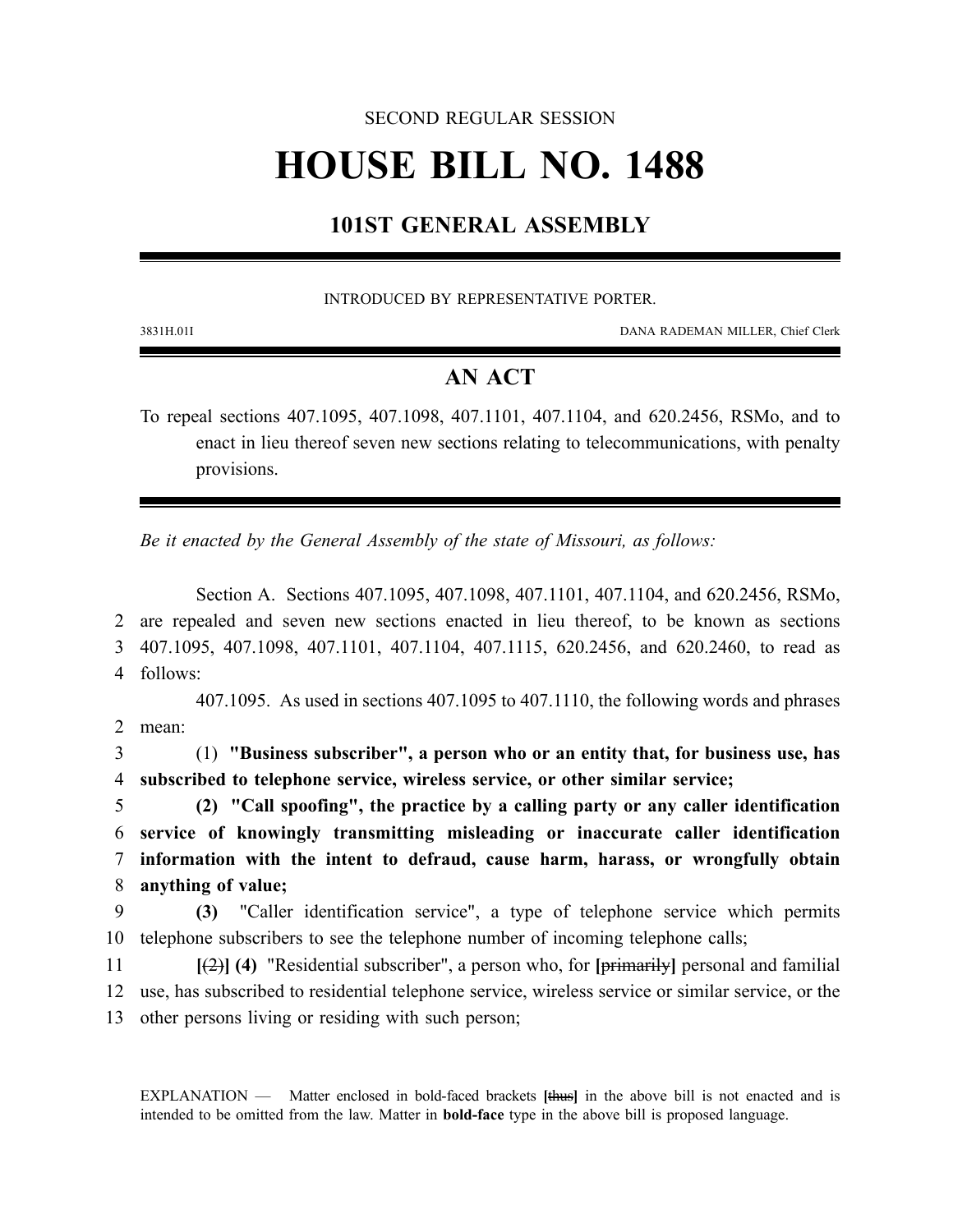**[**(3)**] (5)** "Telephone solicitation", any voice, facsimile, short messaging service (SMS), or multimedia messaging service (MMS), for the purpose of encouraging the purchase or rental of, or investment in, property, goods or services, but does not include communications:

 (a) To any **business subscriber or** residential subscriber with that subscriber's prior express invitation or permission;

 (b) By or on behalf of any person or entity with whom a **business subscriber or** residential subscriber has had a business contact within the past one hundred eighty days or a current business or personal relationship;

 (c) By or on behalf of an entity organized pursuant to Chapter 501 (c)(3) of the United States Internal Revenue Code, while such entity is engaged in fund-raising to support the charitable purpose for which the entity was established provided that a bona fide member of such exempt organization makes the voice communication;

 (d) By or on behalf of any entity over which a federal agency has regulatory authority to the extent that:

 a. Subject to such authority, the entity is required to maintain a license, permit or certificate to sell or provide the merchandise being offered through telemarketing; and

b. The entity is required by law or rule to develop and maintain a no-call list;

 (e) By a natural person responding to a referral, or working from his or her primary residence, or a person licensed by the state of Missouri to carry out a trade, occupation or profession who is setting or attempting to set an appointment for actions relating to that licensed trade, occupation or profession within the state or counties contiguous to the state.

407.1098. No person or entity shall make or cause to be made any telephone solicitation**, including via call spoofing,** to any **business subscriber or** residential subscriber in this state who has given notice to the attorney general, in accordance with rules promulgated pursuant to section 407.1101 of such subscriber's objection to receiving telephone solicitations.

407.1101. 1. The attorney general shall establish and provide for the operation of a database to compile a list of telephone numbers of **business subscribers and** residential subscribers who object to receiving telephone solicitations. **[**Such list is not intended to include any telephone number primarily used for business or commercial purposes.**]**

 2. The attorney general shall promulgate rules and regulations governing the establishment of a state no-call database as he or she deems necessary and appropriate to fully implement the provisions of sections 407.1095 to 407.1110. The rules and regulations shall include those which:

 (1) Specify the methods by which each **business subscriber or** residential subscriber may give notice to the attorney general or its contractor of his or her objection to receiving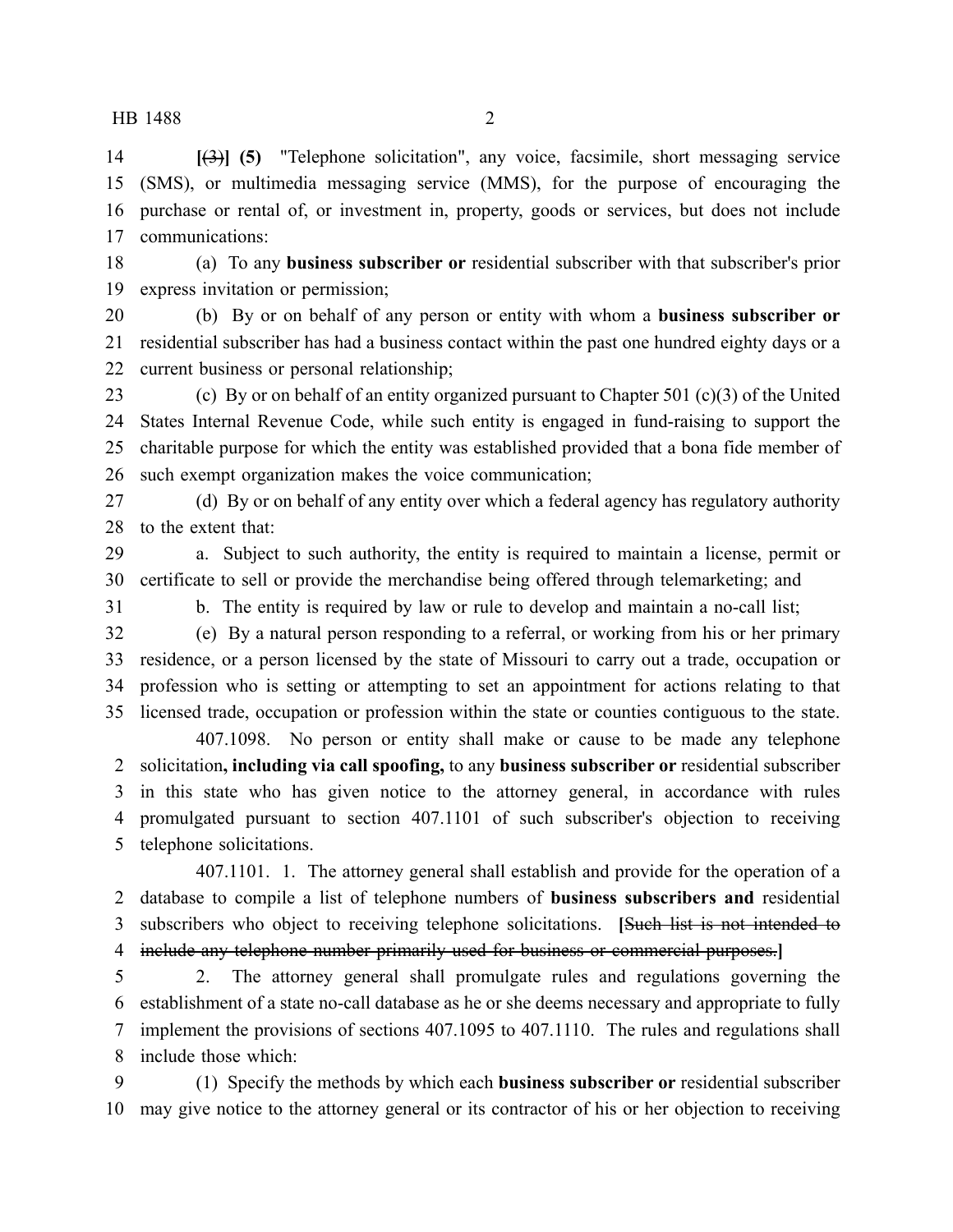such solicitations or revocation of such notice. There shall be no cost to the subscriber for joining the database;

 (2) Specify the length of time for which a notice of objection shall be effective and the effect of a change of telephone number on such notice;

 (3) Specify the methods by which such objections and revocations shall be collected and added to the database;

 (4) **Specify that once a person gives notice of objection, the person shall not have to renew his or her objection;**

 **(5)** Specify the methods by which any person or entity desiring to make telephone solicitations will obtain access to the database as required to avoid calling the telephone numbers of **business subscribers or** residential subscribers included in the database, including the cost assessed to that person or entity for access to the database; **and**

 **[**(5)**] (6)** Specify such other matters relating to the database that the attorney general deems desirable.

 3. If the Federal Communications Commission establishes a single national database of telephone numbers of subscribers who object to receiving telephone solicitations pursuant 27 to 47 U.S.C. Section  $227(c)(3)$ , the attorney general shall include that part of such single national database that relates to Missouri in the database established pursuant to this section.

 4. Information contained in the database established pursuant to this section shall be used only for the purpose of compliance with section 407.1098 and this section or in a proceeding or action pursuant to section 407.1107. Such information shall not be considered a public record pursuant to chapter 610.

 5. In April, July, October and January of each year, the attorney general shall be encouraged to obtain subscription listings of **business subscribers and** residential subscribers in this state who have arranged to be included on any national do-not-call list and add those telephone numbers to the state do-not-call list.

 6. The attorney general may utilize moneys appropriated from general revenue and moneys appropriated from the merchandising practices revolving fund established in section 407.140 for the purposes of establishing and operating the state no-call database.

 7. Any rule or portion of a rule, as that term is defined in section 536.010, that is created under the authority delegated in sections 407.1095 to 407.1110 shall become effective only if it complies with and is subject to all of the provisions of chapter 536 and, if applicable, section 536.028. This section and chapter 536 are nonseverable and if any of the powers vested with the general assembly pursuant to chapter 536 to review, to delay the effective date or to disapprove and annul a rule are subsequently held unconstitutional, then the grant of rulemaking authority and any rule proposed or adopted after August 28, 2000, shall be invalid and void.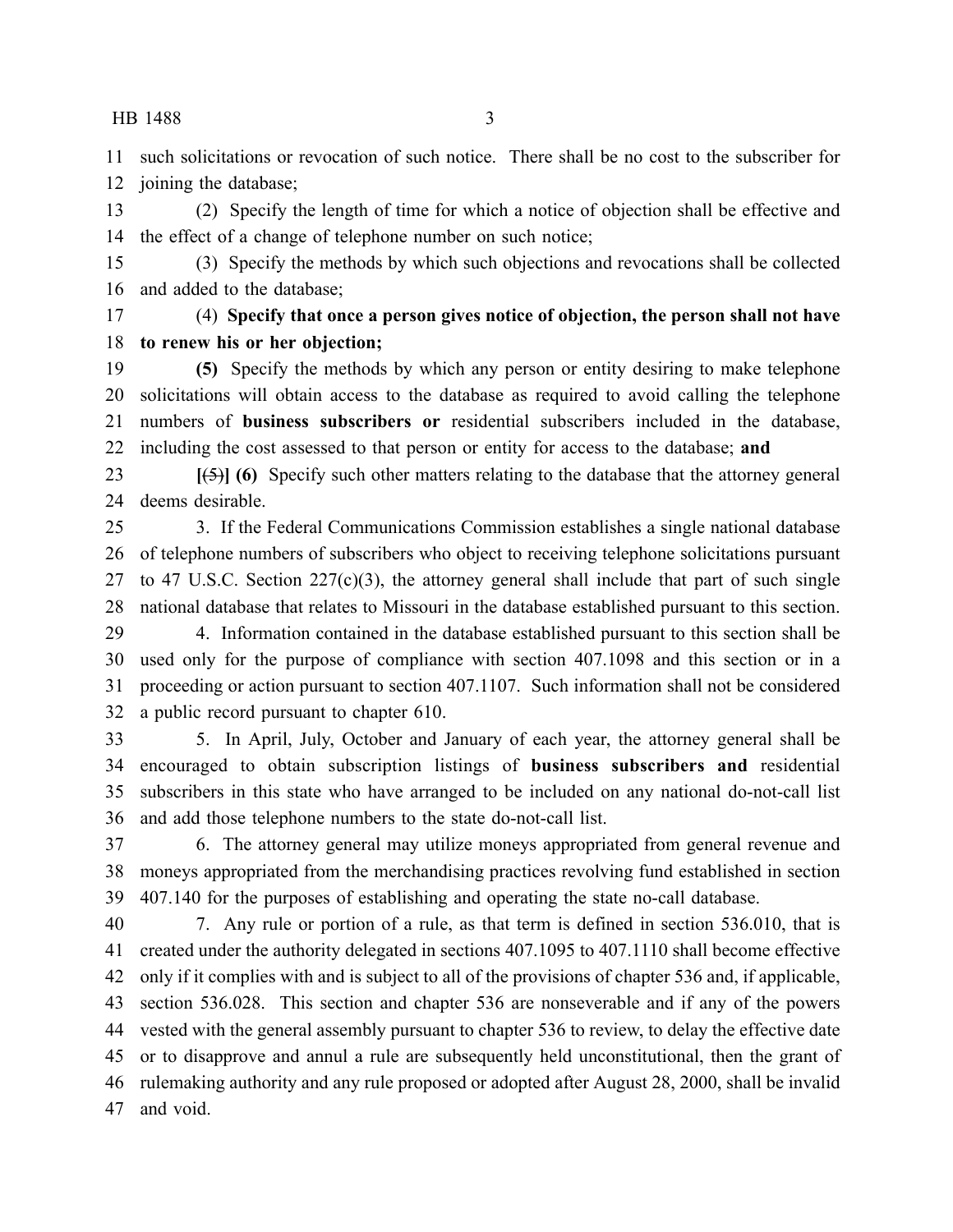407.1104. 1. Any person or entity who makes a telephone solicitation to any **business subscriber or** residential subscriber in this state shall, at the beginning of such solicitation, state clearly the identity of the person or entity initiating the solicitation.

 2. No person or entity who makes a telephone solicitation to a **business subscriber or** residential subscriber in this state shall knowingly use any method**, including call spoofing,** to block or otherwise circumvent any subscriber's use of a caller identification service.

**407.1115. 1. This section shall be known and may be cited as the "Caller ID Anti-Spoofing Act".**

**2. As used in this section, the following terms mean:**

 **(1) "Call", any telephone call, facsimile, or text message made using a public switched telephone network, wireless cellular telephone service, or voice-over-internet protocol (VoIP) service that has the capability of accessing users on the public switched telephone network or a successor network;**

 **(2) "Caller", a person who or an entity that places a call, facsimile, or text message, whether by telephone or computer;**

 **(3) "Caller identification information", information provided by a caller identification service regarding the telephone number or other origination information of a call or facsimile transmission made using a telecommunications service or an interconnected VoIP service or of a text message sent using a text-messaging service;**

 **(4) "Caller identification service", any service or device designed to provide the user of the service or device with the telephone number or other origination information of a call or facsimile transmission made using a telecommunications service or an interconnected VoIP service or of a text message sent using a text-messaging service. "Caller identification service" includes automatic number identification services.**

**3. A caller commits the offense of caller identification spoofing if the caller:**

 **(1) Enters or causes to be entered false information into a caller identification service with the intent to deceive, defraud, or mislead the recipient of a call to obtain anything of value; or**

 **(2) Places a call knowing that false information was entered into the caller identification service with the intent to deceive, defraud, or mislead the recipient of the call.**

**4. The offense of unlawful caller identification spoofing shall be a class E felony.**

**5. This section shall not apply to:**

**(1) The blocking of caller identification information;**

 **(2) Any law enforcement agency of the federal, state, county, or municipal government;**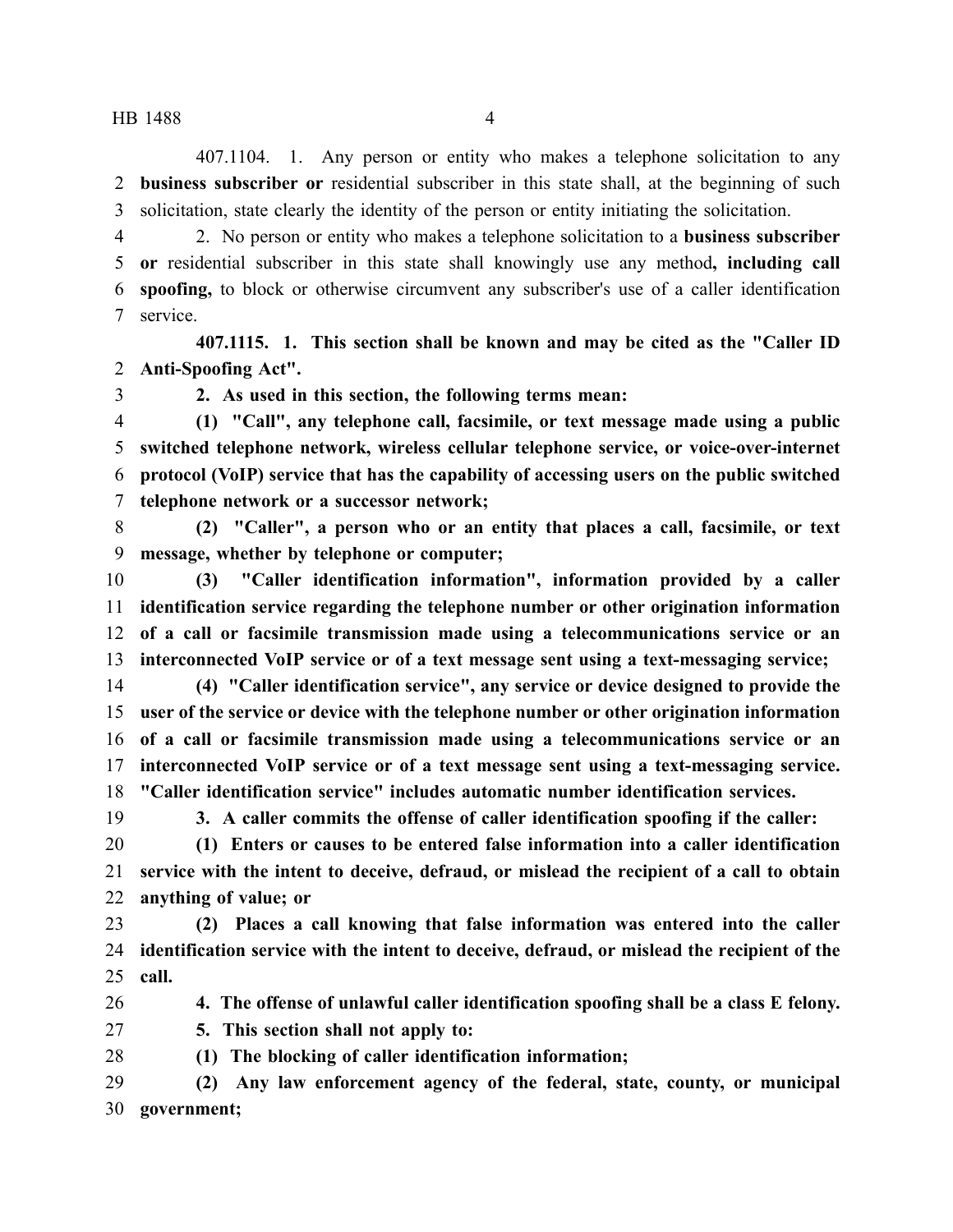**(3) Any intelligence or security agency of the federal government; or**

 **(4) A communications service provider, including a telecommunications, broadband, or voice-over-internet service provider, that:**

 **(a) Acts in the communications service provider's capacity as an intermediary for the transmission of telephone service between the caller and the recipient;**

 **(b) Provides or configures a service or service feature as requested by the customer;**

**(c) Acts in a manner that is authorized or required by applicable law; or**

**(d) Engages in other conduct that is necessary to provide service.**

 **6. The recipient of any call in which the caller uses false caller identification information shall have standing to recover actual and punitive damages against the caller. Punitive damages shall be in an amount determined by the court but not to exceed five thousand dollars per call. Call recipients may bring action under this section as members of a class. The attorney general may initiate legal proceedings or intervene in legal proceedings on behalf of call recipients and, if the caller is found guilty, shall recover all costs of the investigation and prosecution of the action.**

620.2456. 1. The department of economic development shall not award any grant to an otherwise eligible grant applicant where funding from the Connect America Fund **or Rural Digital Opportunity Fund** has been awarded, where high-cost support from the federal Universal Service Fund has been received by rate of return carriers, or where any other federal funding has been awarded which did not require any matching-fund component, for any portion of the proposed project area, nor shall any grant money be used to serve any retail end user that already has access to wireline or fixed wireless broadband internet service of speeds of at least twenty-five megabits per-second download and three megabits per-second upload.

 2. No grant awarded under sections 620.2450 to 620.2458, when combined with any federal, state, or local funds, shall fund more than fifty percent of the total cost of a project.

 3. No single project shall be awarded grants under sections 620.2450 to 620.2458 whose cumulative total exceeds five million dollars.

 4. The department of economic development shall endeavor to award grants under sections 620.2450 to 620.2458 to qualified applicants in all regions of the state.

5. An award granted under sections 620.2450 to 620.2458 shall not:

(1) Require an open access network;

 (2) Impose rates, terms, and conditions that differ from what a provider offers in other areas of its service area;

 (3) Impose any rate, service, or any other type of regulation beyond speed requirements set forth in section 620.2451; or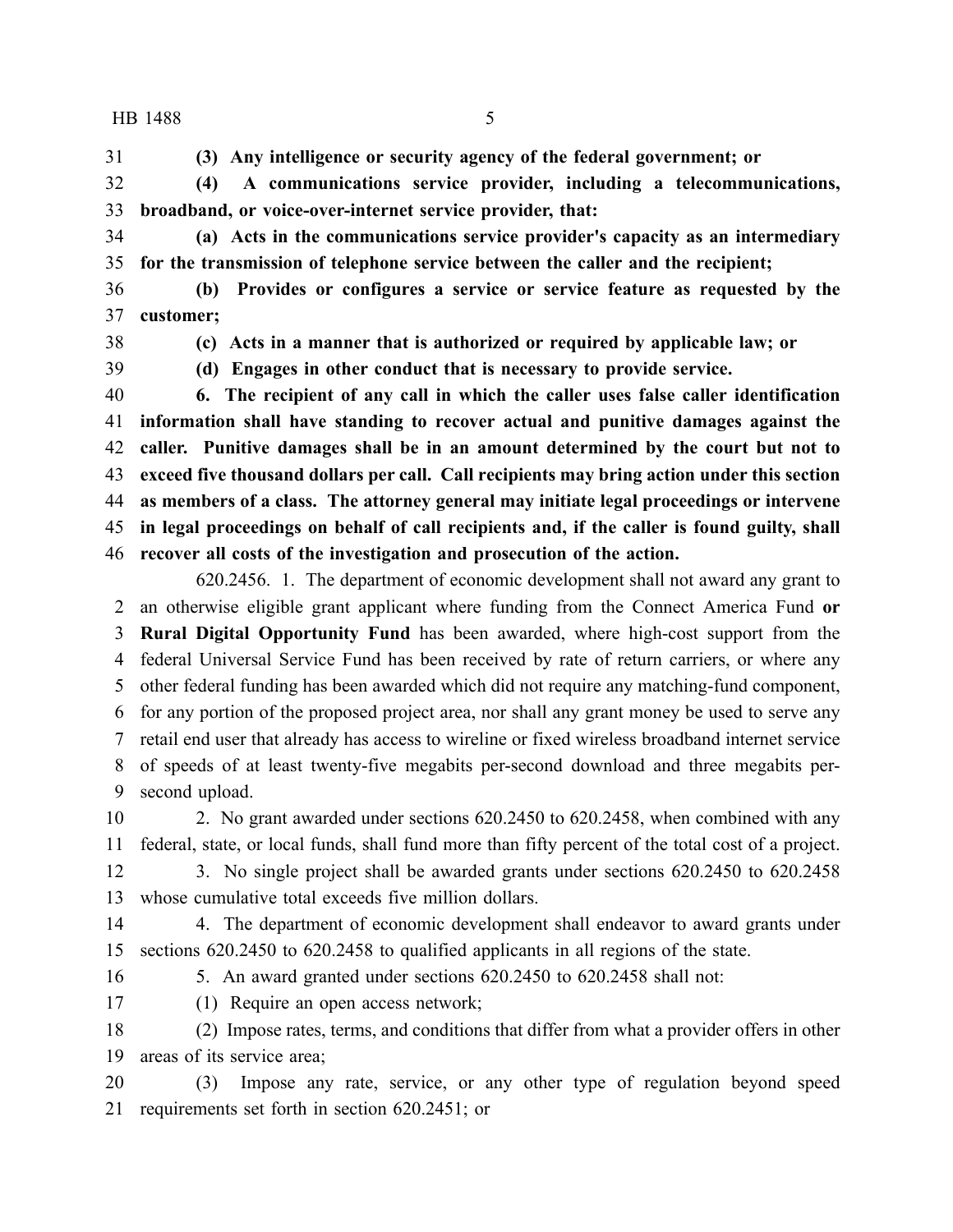(4) Impose an unreasonable time constraint on the time to build the service.

 6. If a grant recipient fails to establish the speed requirements set forth in section 620.2451, then the grant recipient shall return all grant moneys to the department.

**620.2460. 1. Federal funds received by the state or a political subdivision, city, town, or village through the American Rescue Plan Act of 2021 or any other federally passed COVID-19 relief legislation appropriated specifically for the construction of broadband internet infrastructure shall be in or otherwise serve an "unserved area" or "underserved area", as such terms are defined in section 620.2450, and such project shall provide or support the provision of broadband internet service at speeds of at least twenty-five megabits per-second download and three megabits per-second upload, but that is scalable to higher speeds.**

 **2. Prior to a political subdivision, city, town, or village authorizing an expenditure for the construction of broadband infrastructure, the office of broadband development shall certify that the project is located within an "unserved area" or "underserved area", as such terms are defined in section 620.2450.**

 **3. When the office of broadband development receives a request from a political subdivision, city, town, or village to certify that a project is in an "unserved area" or "underserved area", as such terms are defined in section 620.2450, the office shall notify each internet service provider that offers service within the census block the project will be located prior to the certification of the project.**

 **4. A broadband internet service provider that provides existing service within the census block the project will be located may submit to the department of economic development, within forty-five days of notification by the office of broadband development, a written challenge to an application. Such challenge shall contain information demonstrating that:**

 **(1) The provider currently provides broadband internet service to retail customers within the proposed unserved or underserved area;**

 **(2) The provider has taken affirmative steps to begin the process of construction to provide broadband internet service to retail customers within the proposed unserved or underserved area; or**

 **(3) The provider has been designated funding through federal programs to support the deployment or expansion of broadband networks in the proposed unserved or underserved area.**

 **5. Within five business days of the submission of a written challenge, the department of economic development shall notify the political subdivision, city, town, or village.**